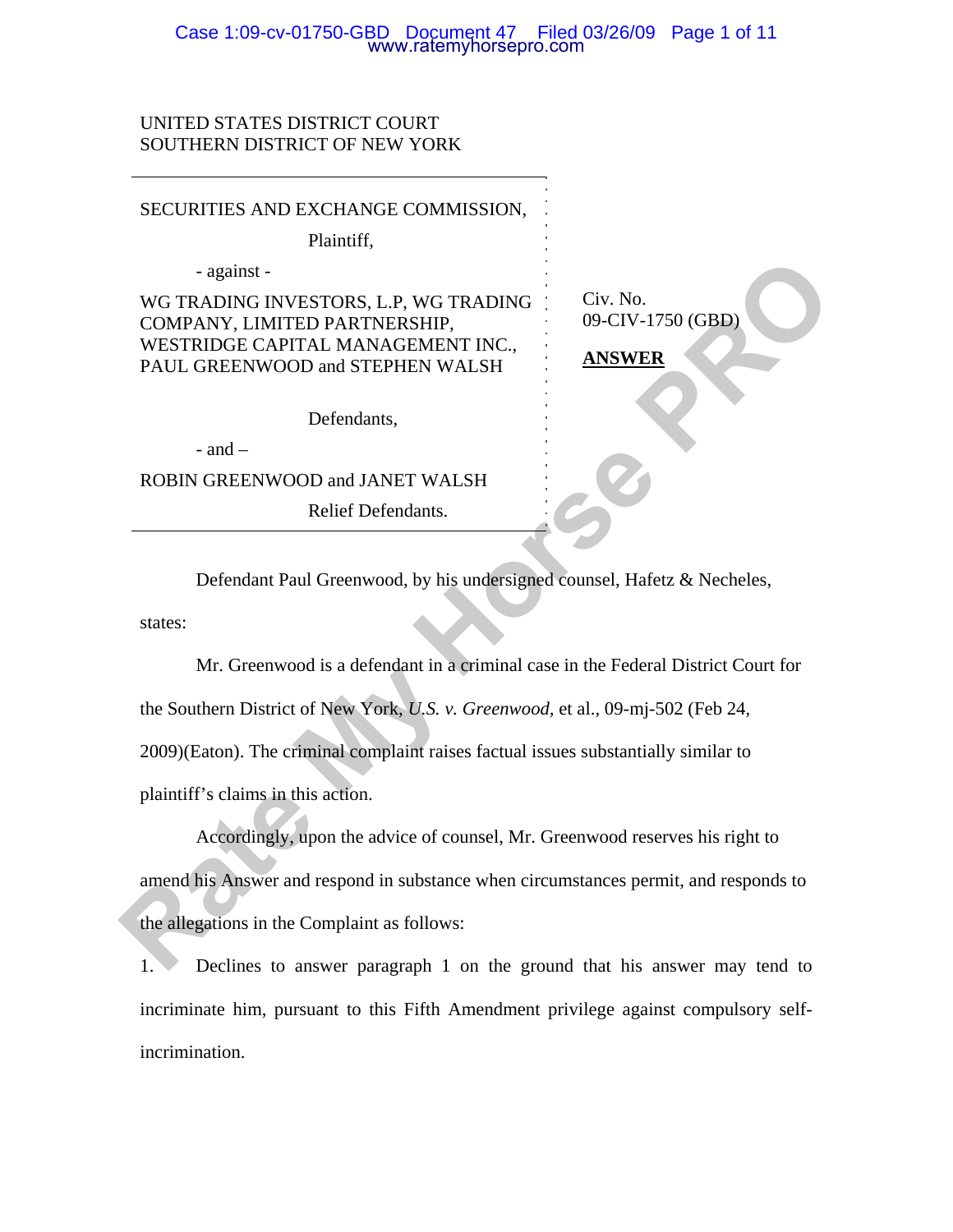### Case 1:09-cv-01750-GBD Document 47 Filed 03/26/09 Page 2 of 11 www.ratemyhorsepro.com

2. Declines to answer paragraph 2 on the ground that his answer may tend to incriminate him, pursuant to this Fifth Amendment privilege against compulsory selfincrimination.

3. Declines to answer paragraph 3 on the ground that his answer may tend to incriminate him, pursuant to this Fifth Amendment privilege against compulsory selfincrimination.

4. Declines to answer paragraph 4 on the ground that his answer may tend to incriminate him, pursuant to this Fifth Amendment privilege against compulsory selfincrimination.

5 (a). Avers that the allegations in paragraph 5 (a) state conclusions of law to which no responsive pleading is required. To the extent a response is required, declines to answer paragraph 5(a) on the ground that his answer may tend to incriminate him, pursuant to his Fifth Amendment privilege against compulsory self-incrimination. **Example 19** on the ground that his answer may tend to incriminate him, pursuant to this Fifth Amendment privilege against compulsory self-<br>incrimination.<br>**A.** Declines to answer paragraph 4 on the ground that his answer m

5(b). Avers that the allegations in paragraph 5 (b) state conclusions of law to which no responsive pleading is required. To the extent a response is required, declines to answer paragraph 5(b) on the ground that his answer may tend to incriminate him, pursuant to his Fifth Amendment privilege against compulsory self-incrimination.

5(c). Avers that the allegations in paragraph 5 (c) state conclusions of law to which no responsive pleading is required. To the extent a response is required, declines to answer paragraph 5(c) on the ground that his answer may tend to incriminate him, pursuant to his Fifth Amendment privilege against compulsory self-incrimination.

5(d). Avers that the allegations in paragraph 5 (d) state conclusions of law to which no responsive pleading is required. To the extent a response is required, declines to answer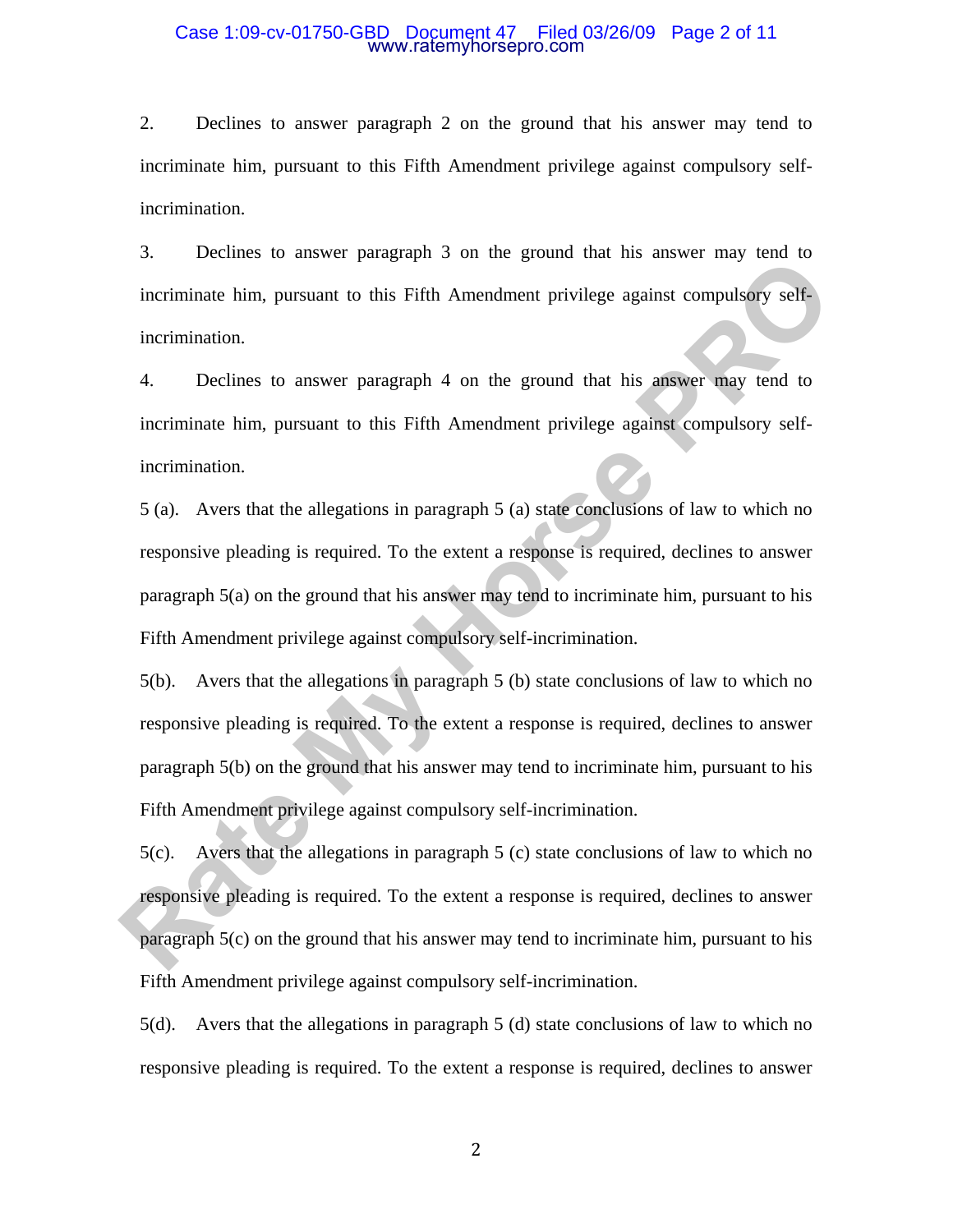### Case 1:09-cv-01750-GBD Document 47 Filed 03/26/09 Page 3 of 11 www.ratemyhorsepro.com

paragraph 5(d) on the ground that his answer may tend to incriminate him, pursuant to his Fifth Amendment privilege against compulsory self-incrimination.

6. Declines to answer paragraph 6 on the ground that his answer may tend to incriminate him, pursuant to this Fifth Amendment privilege against compulsory selfincrimination.

7. Avers that the allegations in paragraph 7 state conclusions of law to which no responsive pleading is required. To the extent a response is required, declines to answer paragraph 5(d) on the ground that his answer may tend to incriminate him, pursuant to his Fifth Amendment privilege against compulsory self-incrimination.

8. Avers that the allegations in paragraph 8 state the relief sought by plaintiff to which no responsive pleading is required. To the extent a response is required, declines to answer paragraph 8 on the ground that his answer may tend to incriminate him, pursuant to his Fifth Amendment privilege against compulsory self-incrimination. The minimization.<br>
The set into the state of the state into the state of the state of the state interesting of the state of the<br>
Responsive pleading is required. To the extent a response is required declines to answer<br>
par

9. Avers that the allegations in paragraph 9 state the relief sought by plaintiff to which no responsive pleading is required. To the extent a response is required, declines to answer paragraph 9 on the ground that his answer may tend to incriminate him, pursuant to his Fifth Amendment privilege against compulsory self-incrimination.

10. Avers that the allegations in paragraph 10 state conclusions of law to which no responsive pleading is required. To the extent a response is required, declines to answer paragraph 10 on the ground that his answer may tend to incriminate him, pursuant to his Fifth Amendment privilege against compulsory self-incrimination.

11. Avers that the allegations in paragraph 11 state conclusions of law to which no responsive pleading is required. To the extent a response is required, declines to answer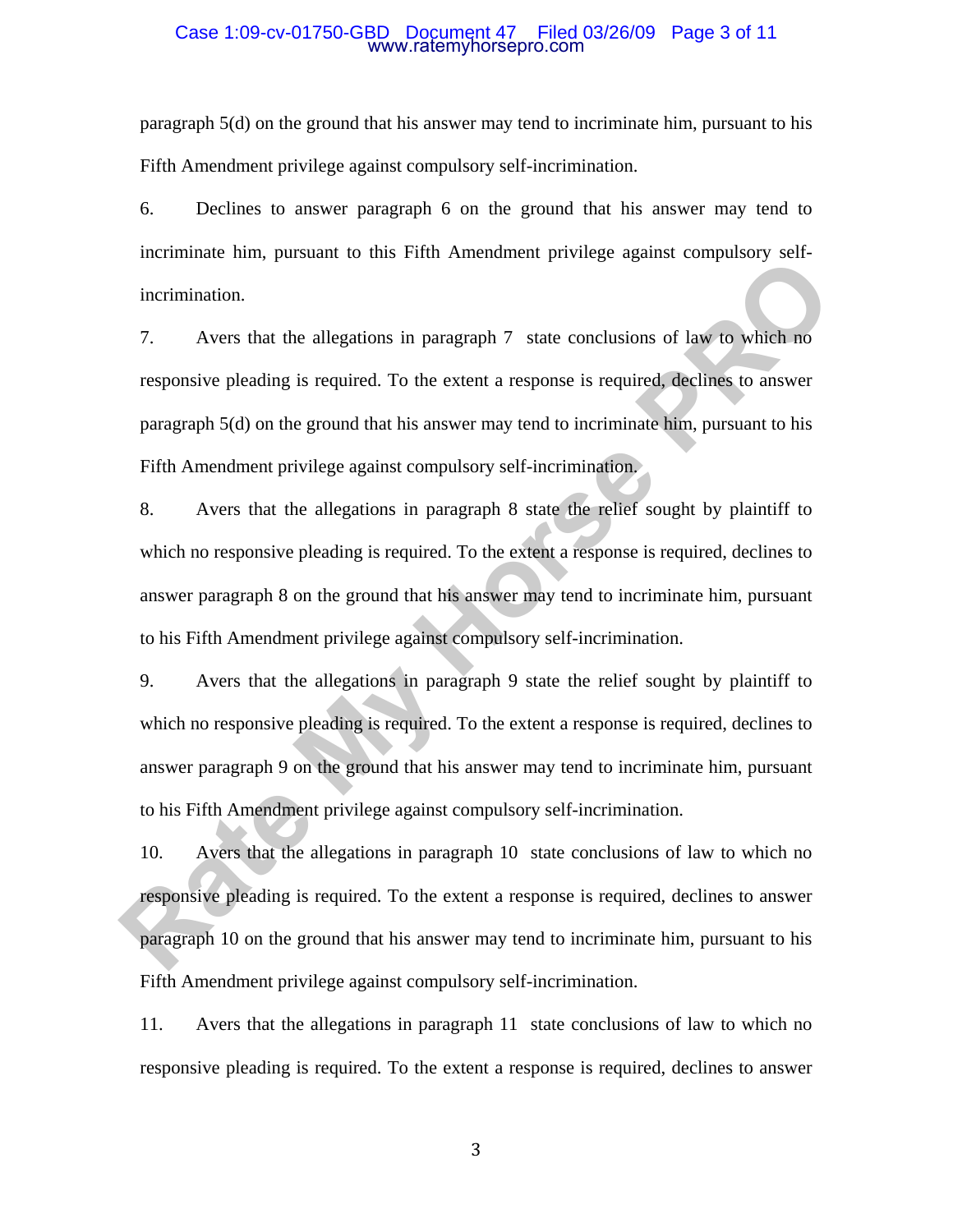### Case 1:09-cv-01750-GBD Document 47 Filed 03/26/09 Page 4 of 11 www.ratemyhorsepro.com

paragraph 11 on the ground that his answer may tend to incriminate him, pursuant to his Fifth Amendment privilege against compulsory self-incrimination.

12. Declines to answer paragraph 12 on the ground that his answer may tend to incriminate him, pursuant to this Fifth Amendment privilege against compulsory selfincrimination.

13. Declines to answer paragraph 13 on the ground that his answer may tend to incriminate him, pursuant to this Fifth Amendment privilege against compulsory selfincrimination.

14. Declines to answer paragraph 14 on the ground that his answer may tend to incriminate him, pursuant to this Fifth Amendment privilege against compulsory selfincrimination. External and the system of this Fifth Amendment privilege against computery set<br>incrimination.<br> **Rate Internal and the Secure of the Secure of the Secure Weiler Schemar and the intermination.**<br> **Rate Internal and the Secur** 

15. Declines to answer paragraph 15 on the ground that his answer may tend to incriminate him, pursuant to this Fifth Amendment privilege against compulsory selfincrimination.

16. Declines to answer paragraph 16 on the ground that his answer may tend to incriminate him, pursuant to this Fifth Amendment privilege against compulsory selfincrimination.

17. Declines to answer paragraph 17 on the ground that his answer may tend to incriminate him, pursuant to this Fifth Amendment privilege against compulsory selfincrimination.

18. Declines to answer paragraph 18 on the ground that his answer may tend to incriminate him, pursuant to this Fifth Amendment privilege against compulsory selfincrimination.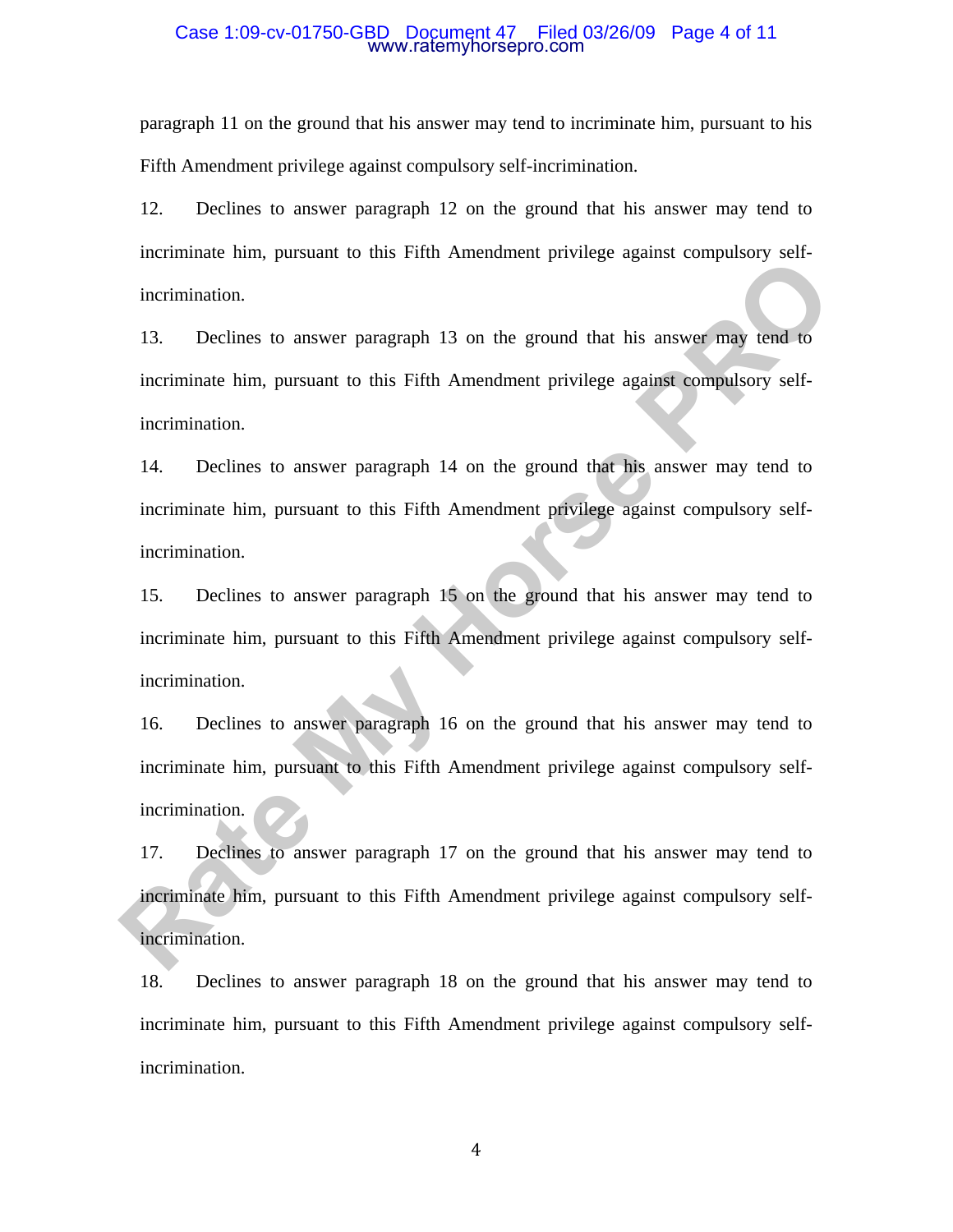### Case 1:09-cv-01750-GBD Document 47 Filed 03/26/09 Page 5 of 11 www.ratemyhorsepro.com

19. Declines to answer paragraph 19 on the ground that his answer may tend to incriminate him, pursuant to this Fifth Amendment privilege against compulsory selfincrimination.

20. Declines to answer paragraph 20 on the ground that his answer may tend to incriminate him, pursuant to this Fifth Amendment privilege against compulsory selfincrimination.

21. Declines to answer paragraph 21 on the ground that his answer may tend to incriminate him, pursuant to this Fifth Amendment privilege against compulsory selfincrimination.

22. Declines to answer paragraph 22 on the ground that his answer may tend to incriminate him, pursuant to this Fifth Amendment privilege against compulsory selfincrimination.

23. Declines to answer paragraph 23 on the ground that his answer may tend to incriminate him, pursuant to this Fifth Amendment privilege against compulsory selfincrimination. Extends to dustrict pauguaph 20 on the ground dust has dusted hang concrete<br>incrimination.<br>
Reclines to answer paragraph 21 on the ground that his abswer may tend to<br>
incrimination.<br>
21. Declines to answer paragraph 21 on

24. Declines to answer paragraph 24 on the ground that his answer may tend to incriminate him, pursuant to this Fifth Amendment privilege against compulsory selfincrimination.

25. Declines to answer paragraph 25 on the ground that his answer may tend to incriminate him, pursuant to this Fifth Amendment privilege against compulsory selfincrimination.

 $\sim$  5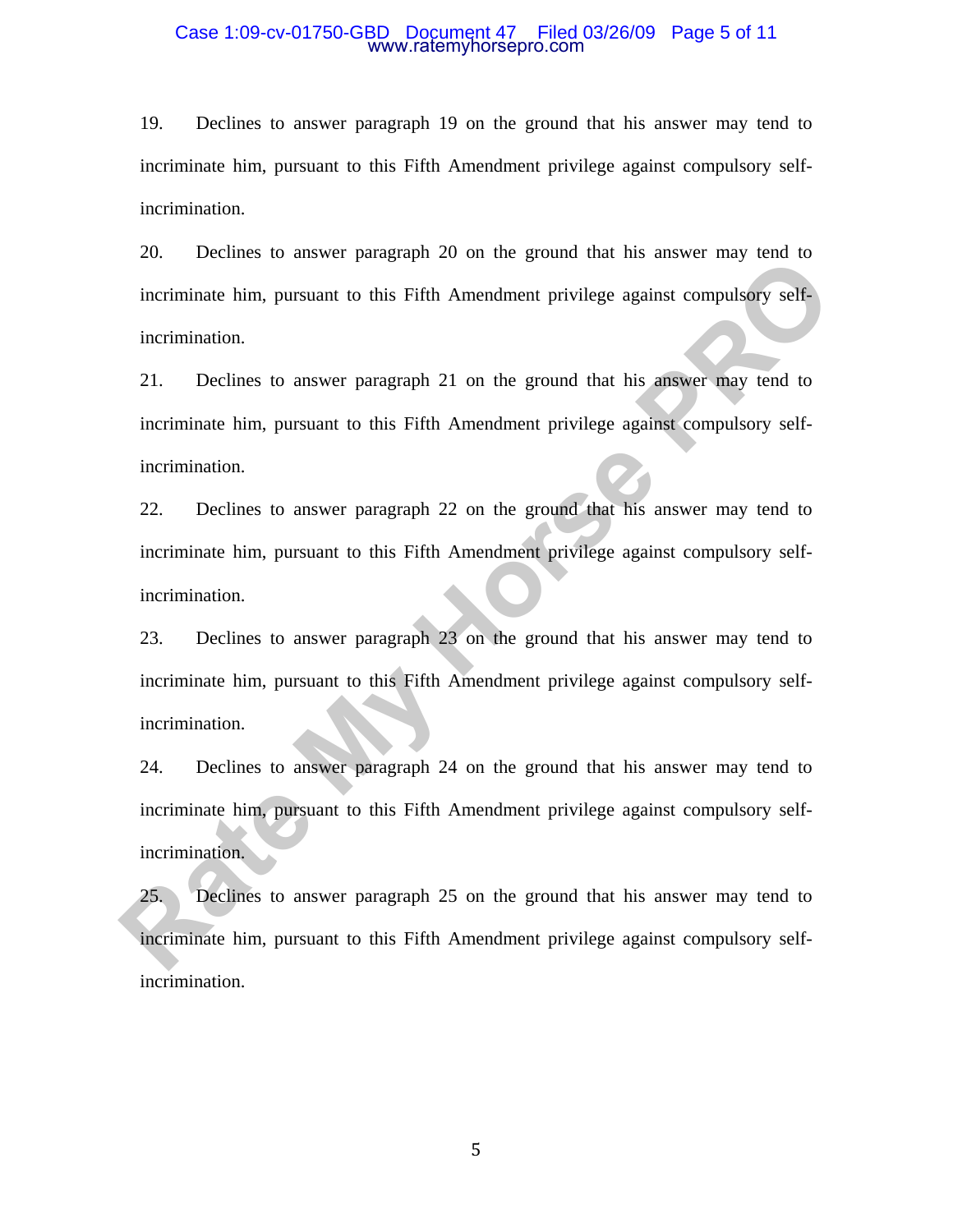### Case 1:09-cv-01750-GBD Document 47 Filed 03/26/09 Page 6 of 11 www.ratemyhorsepro.com

26. Declines to answer paragraph 26 on the ground that his answer may tend to incriminate him, pursuant to this Fifth Amendment privilege against compulsory selfincrimination.

27. Declines to answer paragraph 27 on the ground that his answer may tend to incriminate him, pursuant to this Fifth Amendment privilege against compulsory selfincrimination.

28. Declines to answer paragraph 28 on the ground that his answer may tend to incriminate him, pursuant to this Fifth Amendment privilege against compulsory selfincrimination.

29. Declines to answer paragraph 29 on the ground that his answer may tend to incriminate him, pursuant to this Fifth Amendment privilege against compulsory selfincrimination.

30. Declines to answer paragraph 30 on the ground that his answer may tend to incriminate him, pursuant to this Fifth Amendment privilege against compulsory selfincrimination. Extended to dustrict pauguaph 27 on the ground dust has dustrict hang vote to<br>incriminate him, pursuant to this Fifth Amendment privilege against compulsory self-<br>incrimination.<br>28. Declines to answer paragraph 28 on the g

31. Declines to answer paragraph 31 on the ground that his answer may tend to incriminate him, pursuant to this Fifth Amendment privilege against compulsory selfincrimination.

32. Declines to answer paragraph 32 on the ground that his answer may tend to incriminate him, pursuant to this Fifth Amendment privilege against compulsory selfincrimination.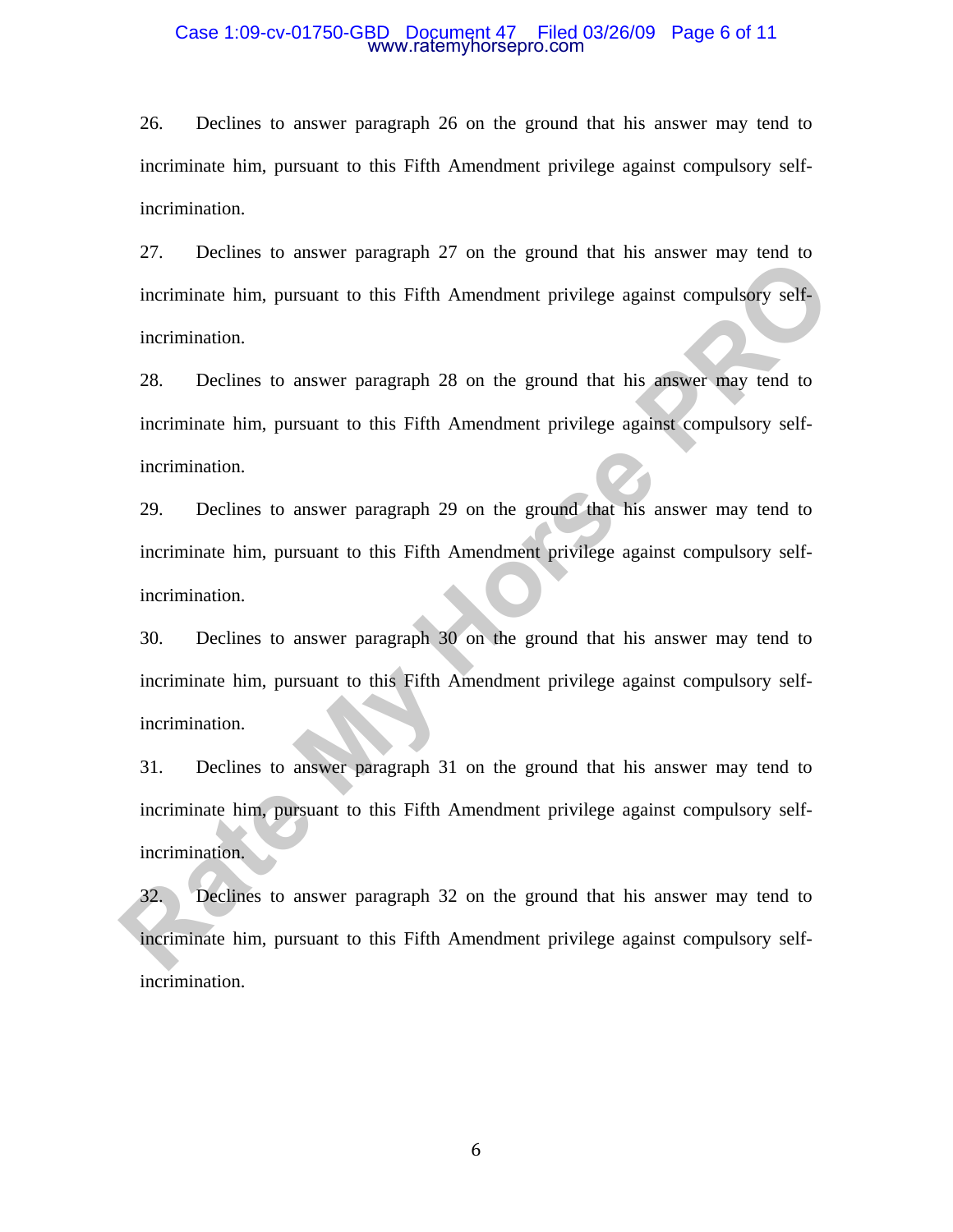### Case 1:09-cv-01750-GBD Document 47 Filed 03/26/09 Page 7 of 11 www.ratemyhorsepro.com

33. Declines to answer paragraph 33 on the ground that his answer may tend to incriminate him, pursuant to this Fifth Amendment privilege against compulsory selfincrimination.

34. Declines to answer paragraph 34 on the ground that his answer may tend to incriminate him, pursuant to this Fifth Amendment privilege against compulsory selfincrimination.

35. Declines to answer paragraph 35 on the ground that his answer may tend to incriminate him, pursuant to this Fifth Amendment privilege against compulsory selfincrimination.

36. Declines to answer paragraph 36 on the ground that his answer may tend to incriminate him, pursuant to this Fifth Amendment privilege against compulsory selfincrimination.

37. Declines to answer paragraph 37. on the ground that his answer may tend to incriminate him, pursuant to this Fifth Amendment privilege against compulsory selfincrimination. **Example 8** to this relative to this Fifth Amendment privilege against compulsory self-<br>
incrimination.<br> **Rate My Localistic My Horse Property Self-**<br>
incrimination.<br> **Rate My Localistic My Horse Property Avenues to answer** 

38. Declines to answer paragraph 38 on the ground that his answer may tend to incriminate him, pursuant to this Fifth Amendment privilege against compulsory selfincrimination.

39. Declines to answer paragraph 39 on the ground that his answer may tend to incriminate him, pursuant to this Fifth Amendment privilege against compulsory selfincrimination.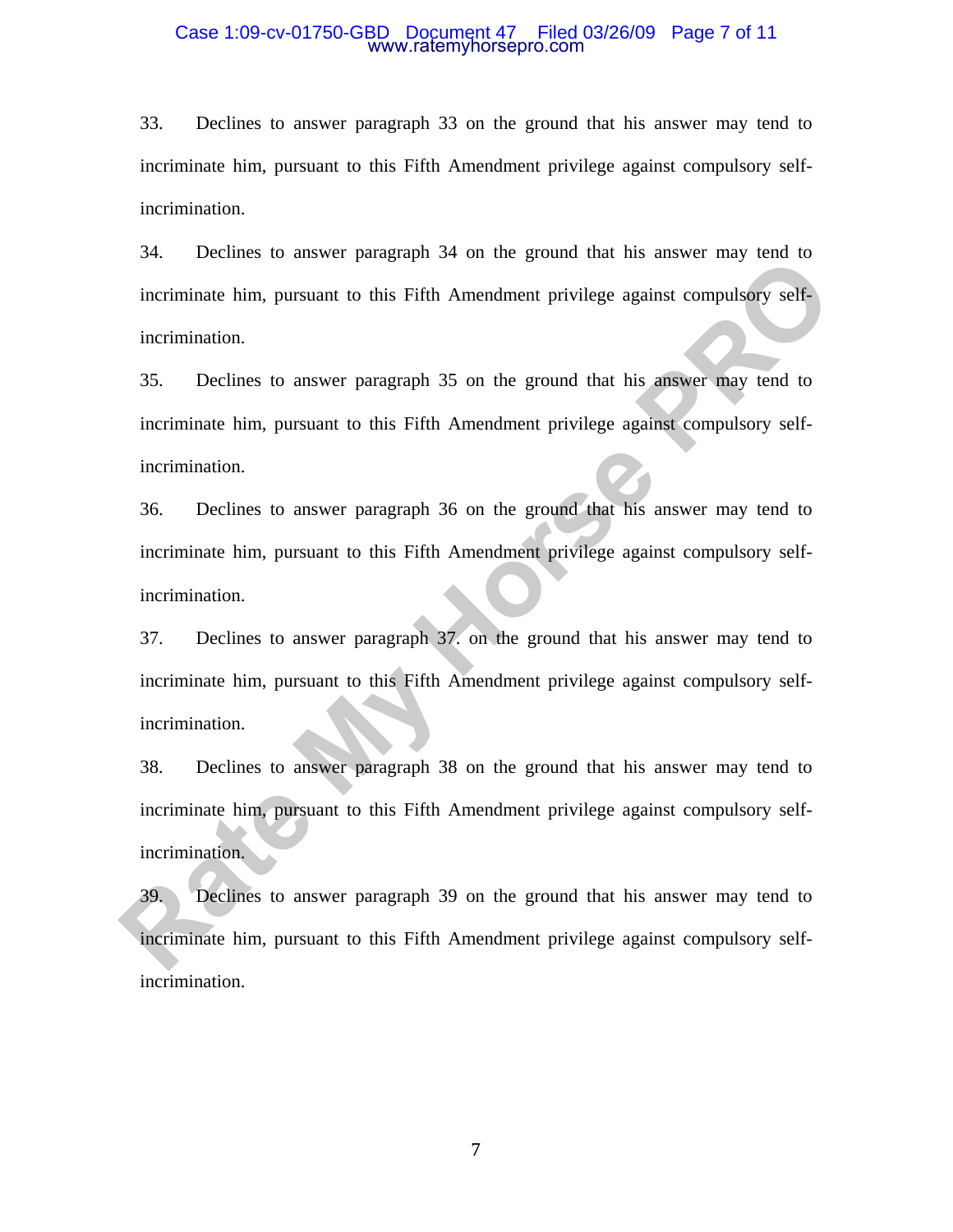### Case 1:09-cv-01750-GBD Document 47 Filed 03/26/09 Page 8 of 11 www.ratemyhorsepro.com

40. Declines to answer paragraph 40 on the ground that his answer may tend to incriminate him, pursuant to this Fifth Amendment privilege against compulsory selfincrimination.

41. Declines to answer paragraph 41 on the ground that his answer may tend to incriminate him, pursuant to this Fifth Amendment privilege against compulsory selfincrimination.

42. Declines to answer paragraph 42 on the ground that his answer may tend to incriminate him, pursuant to this Fifth Amendment privilege against compulsory selfincrimination.

43. Declines to answer paragraph 43 on the ground that his answer may tend to incriminate him, pursuant to this Fifth Amendment privilege against compulsory selfincrimination.

44. Declines to answer paragraph 44 on the ground that his answer may tend to incriminate him, pursuant to this Fifth Amendment privilege against compulsory selfincrimination. Fr. Extense to taisted patagraph 47 on the ground that his answer any tone of<br>incrimination.<br>
A2. Declines to answer paragraph 42 on the ground that his answer may tend to<br>
incrimination.<br>
A2. Declines to answer paragraph

45. Declines to answer paragraph 45 on the ground that his answer may tend to incriminate him, pursuant to this Fifth Amendment privilege against compulsory selfincrimination.

46. Avers that the allegations in paragraph 46 state conclusions of law to which no responsive pleading is required. To the extent a response is required, declines to answer paragraph 46 on the ground that his answer may tend to incriminate him, pursuant to his Fifth Amendment privilege against compulsory self-incrimination.

8 and 20 and 20 and 20 and 20 and 20 and 20 and 20 and 20 and 20 and 20 and 20 and 20 and 20 and 20 and 20 and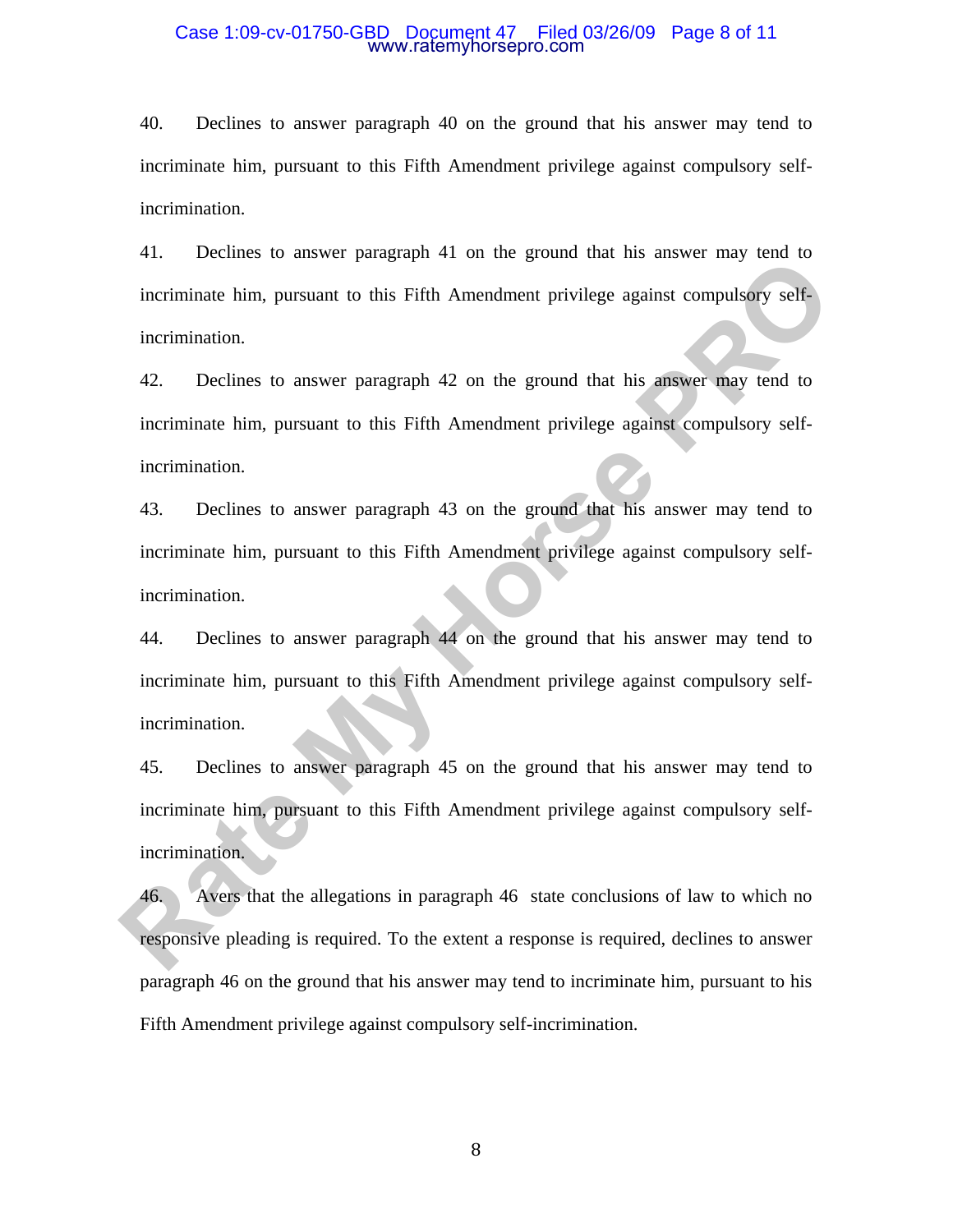### Case 1:09-cv-01750-GBD Document 47 Filed 03/26/09 Page 9 of 11 www.ratemyhorsepro.com

47. Avers that the allegations in paragraph 47 state conclusions of law to which no responsive pleading is required. To the extent a response is required, declines to answer paragraph 47 on the ground that his answer may tend to incriminate him, pursuant to his Fifth Amendment privilege against compulsory self-incrimination.

48. Avers that the allegations in paragraph 48 state conclusions of law to which no responsive pleading is required. To the extent a response is required, declines to answer paragraph 48 on the ground that his answer may tend to incriminate him, pursuant to his Fifth Amendment privilege against compulsory self-incrimination. Thur Information principle ugainst composity son internations.<br> **Rate Assumpt AS** Avers that the allegations in paragraph 48 state conclusions of law to which no<br>
responsive pleading is required. To the extent a response i

49. Avers that the allegations in paragraph 49 state conclusions of law to which no responsive pleading is required. To the extent a response is required, declines to answer paragraph 49 on the ground that his answer may tend to incriminate him, pursuant to his Fifth Amendment privilege against compulsory self-incrimination.

50. Declines to answer paragraph 50 on the ground that his answer may tend to incriminate him, pursuant to this Fifth Amendment privilege against compulsory selfincrimination.

51. Avers that the allegations in paragraph 51 state conclusions of law to which no responsive pleading is required. To the extent a response is required, declines to answer paragraph 49 on the ground that his answer may tend to incriminate him, pursuant to his Fifth Amendment privilege against compulsory self-incrimination.

52. Avers that the allegations in paragraph 52 state conclusions of law to which no responsive pleading is required. To the extent a response is required, declines to answer paragraph 52 on the ground that his answer may tend to incriminate him, pursuant to his Fifth Amendment privilege against compulsory self-incrimination.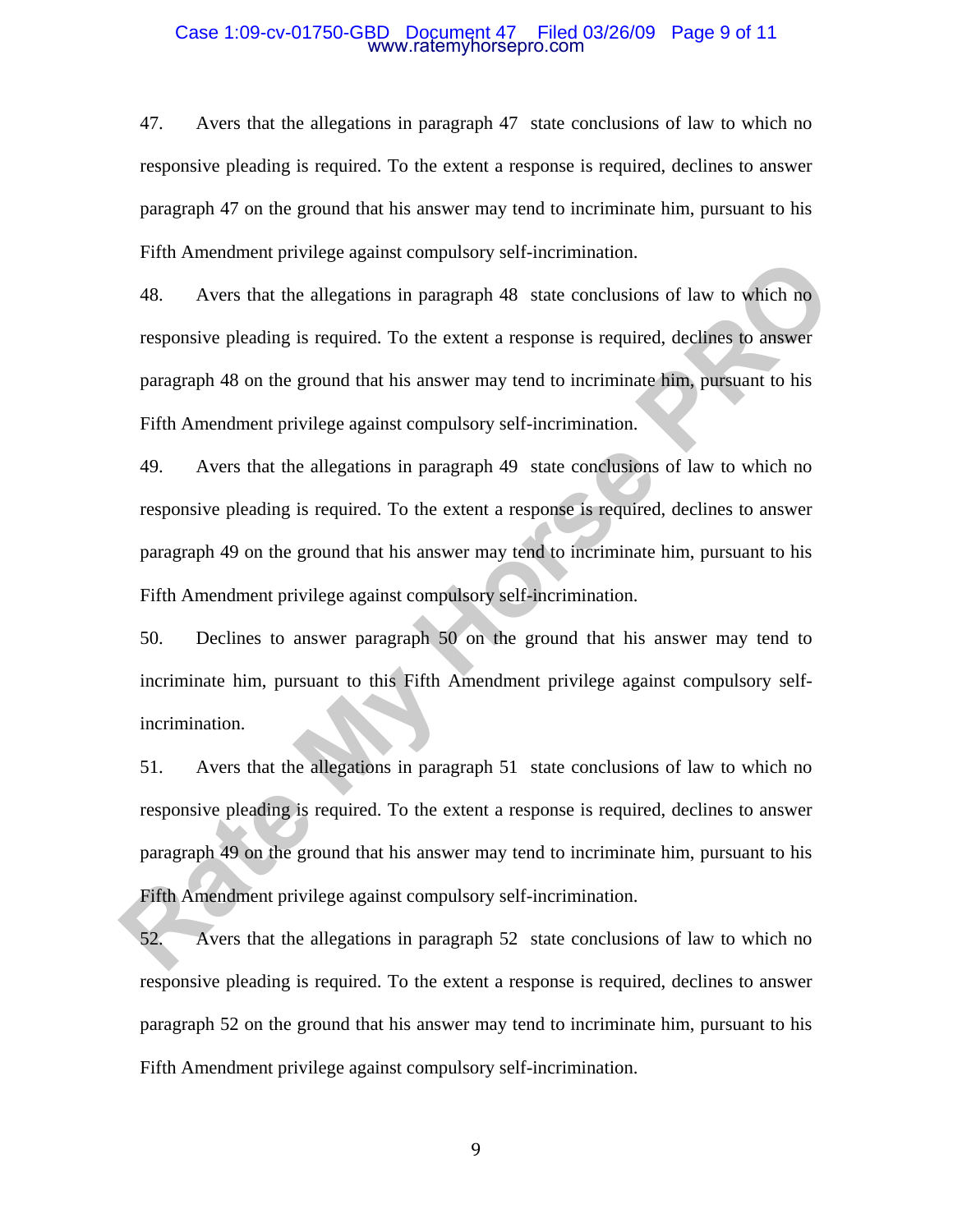### Case 1:09-cv-01750-GBD Document 47 Filed 03/26/09 Page 10 of 11 www.ratemyhorsepro.com

53. Avers that the allegations in paragraph 53 state conclusions of law to which no responsive pleading is required. To the extent a response is required, declines to answer paragraph 53 on the ground that his answer may tend to incriminate him, pursuant to his Fifth Amendment privilege against compulsory self-incrimination.

54. Declines to answer paragraph 54 on the ground that his answer may tend to incriminate him, pursuant to this Fifth Amendment privilege against compulsory selfincrimination.

55. Avers that the allegations in paragraph 55 state conclusions of law to which no responsive pleading is required. To the extent a response is required, declines to answer paragraph 55 on the ground that his answer may tend to incriminate him, pursuant to his Fifth Amendment privilege against compulsory self-incrimination.

56. Avers that the allegations in paragraph 56 state conclusions of law to which no responsive pleading is required. To the extent a response is required, declines to answer paragraph 56 on the ground that his answer may tend to incriminate him, pursuant to his Fifth Amendment privilege against compulsory self-incrimination. Final Entoncomonal performation composed y soft mechanism.<br> **Fact Theorem Society of the Society of the Society of the Society of the Society of the Society of the Society of the Conduct Society of the allegations in parag** 

57. Avers that the allegations in paragraph 57 state conclusions of law to which no responsive pleading is required. To the extent a response is required, declines to answer paragraph 57 on the ground that his answer may tend to incriminate him, pursuant to his Fifth Amendment privilege against compulsory self-incrimination.

58. Declines to answer paragraph 58 on the ground that his answer may tend to incriminate him, pursuant to this Fifth Amendment privilege against compulsory selfincrimination.